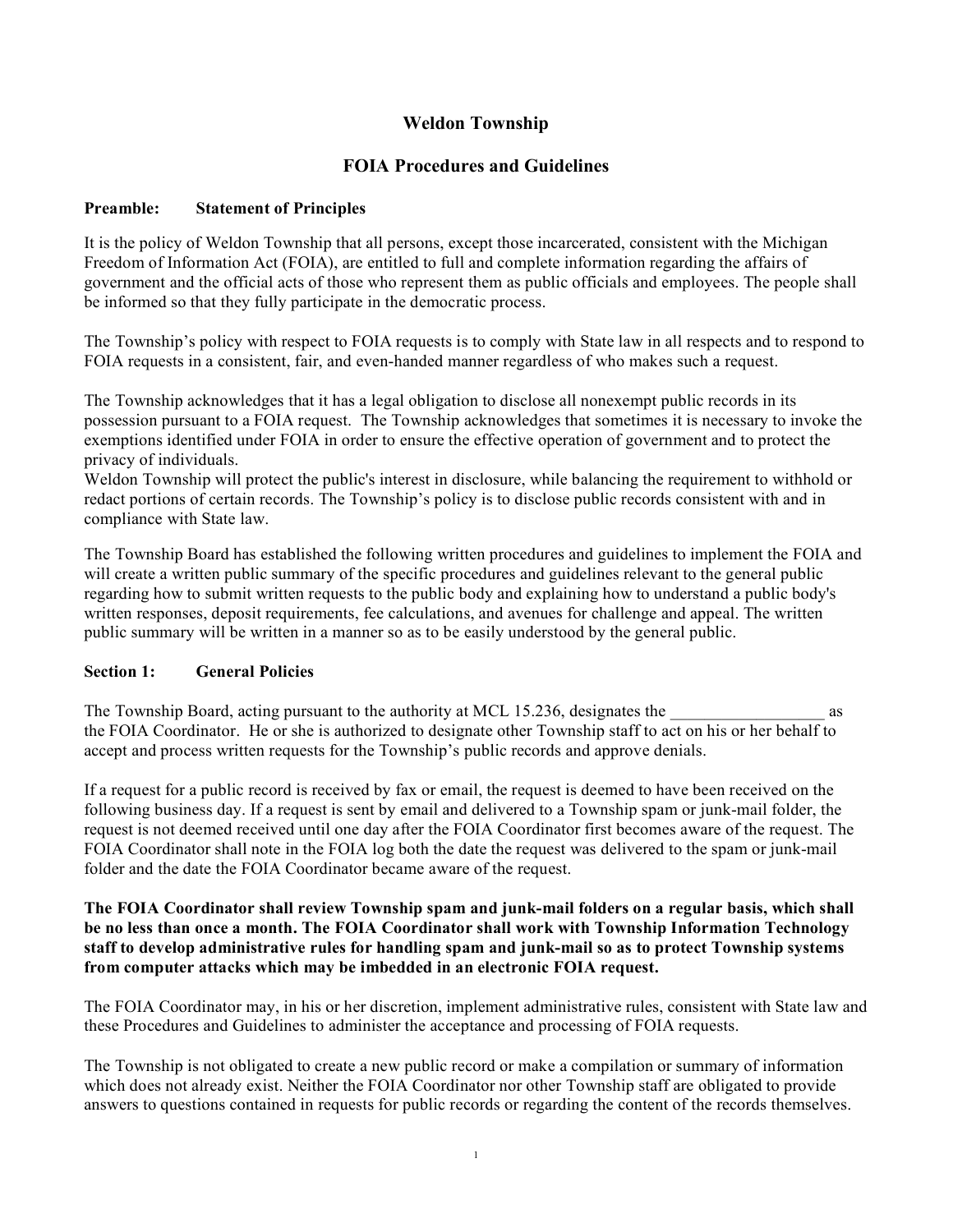The FOIA Coordinator shall keep a copy of all written requests for public records received by the Township on file for a period of at least one year.

The Township will make this Procedures and Guidelines document and the Written Public Summary publicly available without charge. If it does not, the Township cannot require deposits or charge fees otherwise permitted under the FOIA until it is in compliance.

A copy of this Procedures and Guidelines document and the Township's Written Public Summary must be publicly available by providing free copies both in the Township's response to a written request and upon request by visitors at the Township's office.

*Include the following if the township directly or indirectly administers or maintains an official internet presence:* This Procedures and Guidelines document and the Township's Written Public Summary will be maintained on the Township's website at: weldontwp.org, so a link to those documents will be provided in lieu of providing paper copies of those documents.

## **Section 2: Requesting a Public Record**

No specific form to submit a request for a public record is required. However the FOIA Coordinator may make available a FOIA Request Form for use by the public.

Requests to inspect or obtain copies of public records prepared, owned, used, possessed or retained by the Township may be submitted on the Township's FOIA Request Form, in any other form of writing (letter, fax, email, etc.), or by verbal request.

Verbal requests for records may be documented by the Township on the Township's FOIA Request Form.

If a person makes a verbal, non-written request for information believed to be available on the Township's website, where practicable and to the best ability of the employee receiving the request, shall be informed of the pertinent website address.

A request must sufficiently describe a public record so as to enable Township personnel to identify and find the requested public record.

Written requests for public records may be submitted in person or by mail to any Township office. Requests may also be submitted electronically by fax and email. Upon their receipt, requests for public records shall be promptly forwarded to the FOIA Coordinator for processing.

A person may request that public records be provided on non-paper physical media, emailed or other otherwise provided to him or her in digital form in lieu of paper copies. The Township will comply with the request only if it possesses the necessary technological capability to provide records in the requested non-paper physical media format.

A person may subscribe to future issues of public records that are created, issued or disseminated by the Weldon Township on a regular basis. A subscription is valid for up to 6 months and may be renewed by the subscriber.

A person serving a sentence of imprisonment in a local, state or federal correctional facility is not entitled to submit a request for a public record. The FOIA Coordinator will deny all such requests.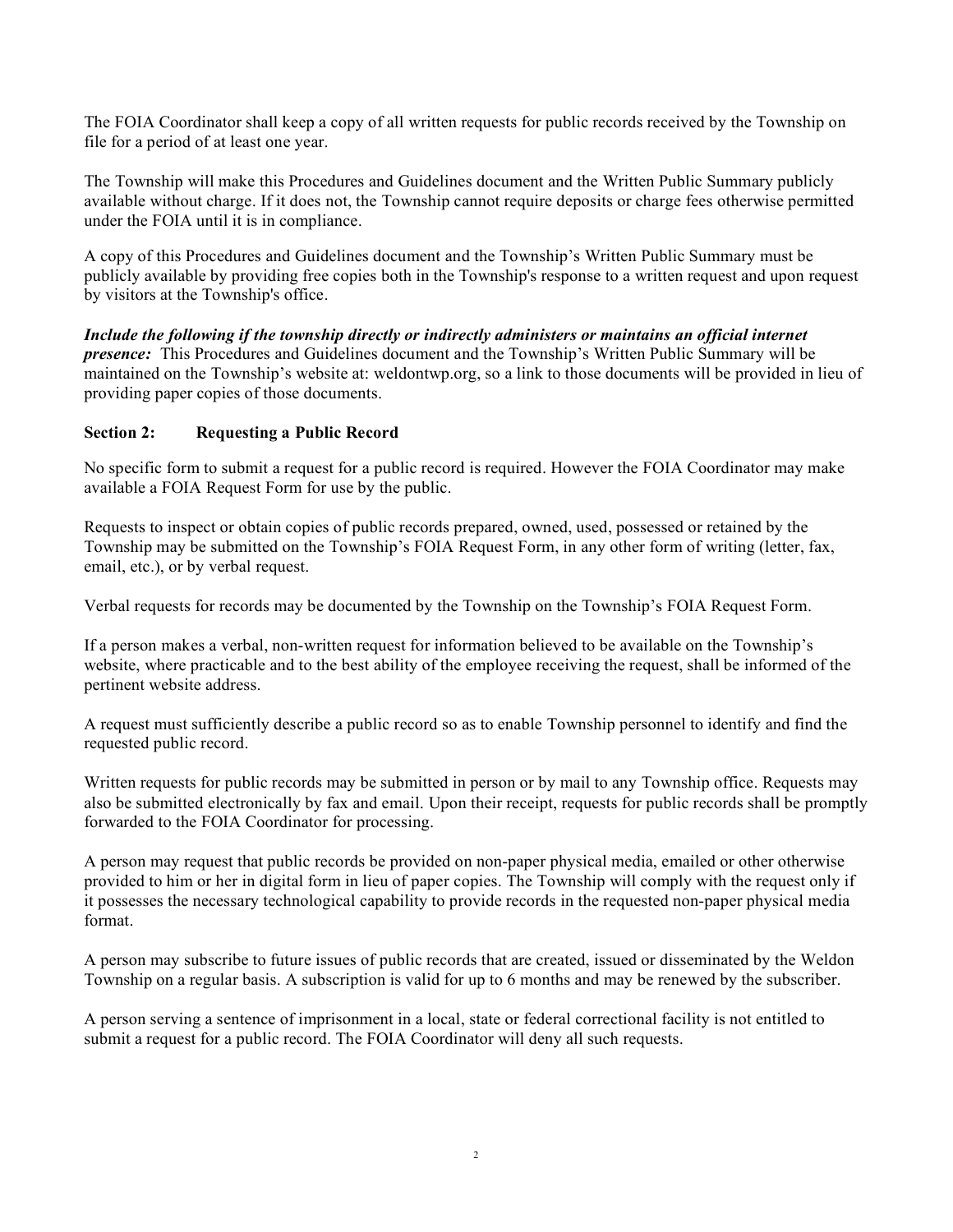### **Section 3: Processing a Request**

Unless otherwise agreed to in writing by the person making the request, the Township will issue a response within 5 business days of receipt of a FOIA request. If a request is received by fax, email or other electronic transmission, the request is deemed to have been received on the following business day.

The Township will respond to a request in one of the following ways:

- Grant the request.
- Issue a written notice denying the request.
- Grant the request in part and issue a written notice denying in part the request.
- Issue a notice indicating that due to the nature of the request the Township needs an additional 10 business days to respond for a total of no more than 15 business days. Only one such extension is permitted.
- Issue a written notice indicating that the public record requested is available at no charge on the Township's website.

#### *When a request is granted:*

If the request is granted, or granted in part, the FOIA Coordinator will require that payment be made in full for the allowable fees associated with responding to the request before the public record is made available.

The FOIA Coordinator shall provide a detailed itemization of the allowable costs incurred to process the request to the person making the request.

A copy of these Procedures and Guidelines and the Written Public Summary will be provided to the requestor free of charge with the response to a written request for public record, provided however, that because these Procedures and Guidelines, and the Written Public Summary are maintained on the Township's website at: weldontwp.org, a link to the Procedures and Guidelines and the Written Public Summary will be provided in lieu of providing paper copies of those documents.

If the cost of processing a FOIA request is \$50 or less, the requester will be notified of the amount due and where the documents can be obtained.

If the cost of processing a FOIA request is expected to exceed \$50 based on a good-faith calculation, or if the requestor has not paid in full for a previously granted request, the Township will require a good-faith deposit pursuant to Section 4 of this policy before processing the request.

In making the request for a good-faith deposit the FOIA Coordinator shall provide the requestor with a detailed itemization of the allowable costs estimated to be incurred by the Township to process the request and also provide a best efforts estimate of a time frame it will take the Township to provide the records to the requestor. The best efforts estimate shall be nonbinding on the Township, but will be made in good faith and will strive to be reasonably accurate, given the nature of the request in the particular instance, so as to provide the requested records in a manner based on the public policy expressed by Section 1 of the FOIA.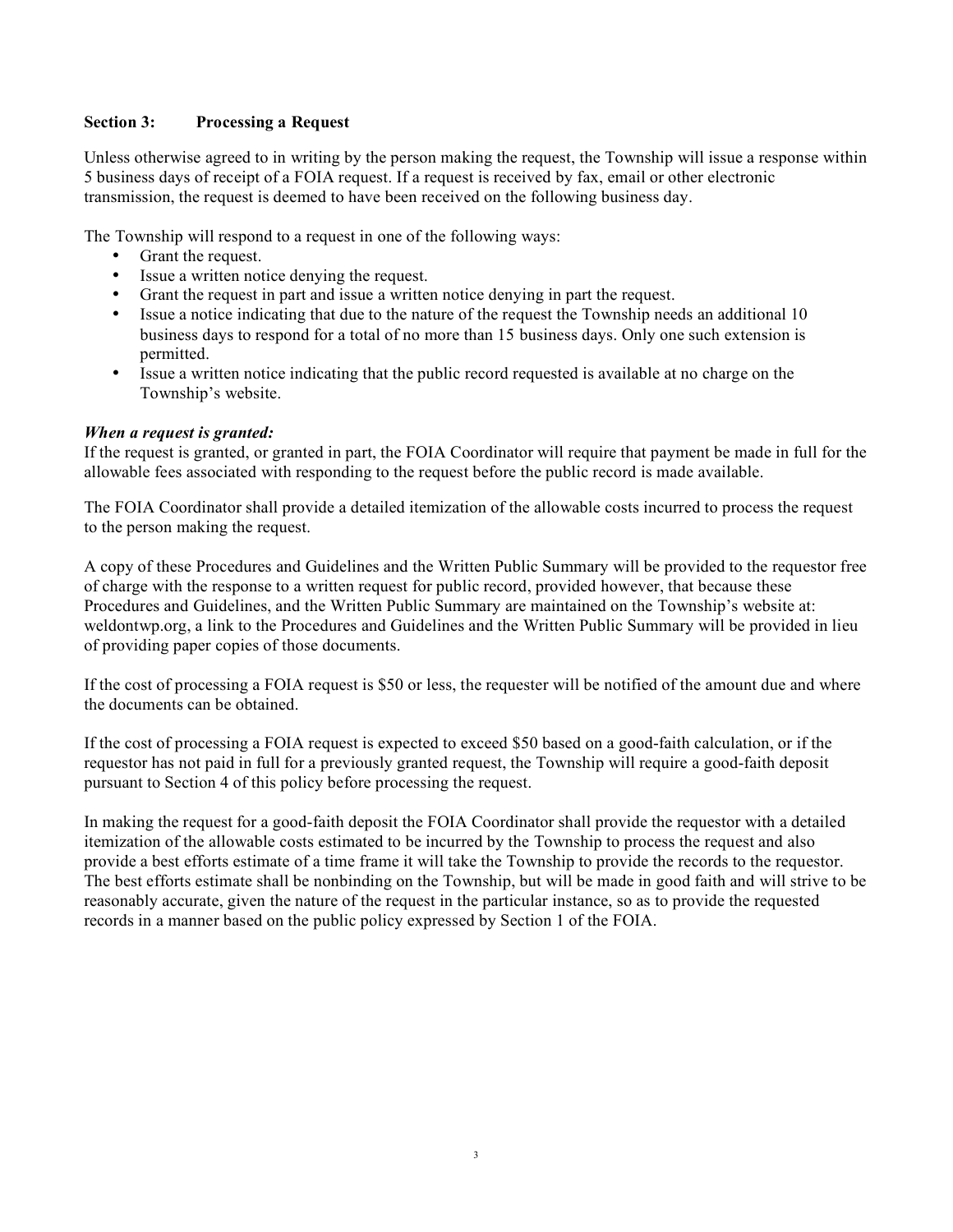## *When a request is denied or denied in part:*

If the request is denied or denied in part, the FOIA Coordinator will issue a Notice of Denial which shall provide in the applicable circumstance:

- An explanation as to why a requested public record is exempt from disclosure; or
- A certificate that the requested record does not exist under the name or description provided by the requestor, or another name reasonably known by the Township; or
- An explanation or description of the public record or information within a public record that is separated or deleted from the public record; and
- An explanation of the person's right to submit an appeal of the denial to either the office of the Mayor or seek judicial review in the Benzie County Circuit Court; and
- An explanation of the right to receive attorneys' fees, costs, and disbursements as well actual or compensatory damages, and punitive damages of \$1,000, should they prevail in Circuit Court.
- The Notice of Denial shall be signed by the FOIA Coordinator.

If a request does not sufficiently describe a public record, the FOIA Coordinator may, in lieu of issuing a Notice of Denial indicating that the request is deficient, seek clarification or amendment of the request by the person making the request. Any clarification or amendment will be considered a new request subject to the timelines described in this Section.

## *Requests to inspect public records:*

The Township shall provide reasonable facilities and opportunities for persons to examine and inspect public records during normal business hours. The FOIA Coordinator is authorized to promulgate rules regulating the manner in which records may be viewed so as to protect Township records from loss, alteration, mutilation or destruction and to prevent excessive interference with normal Township operations.

#### *Requests for certified copies:*

The FOIA Coordinator shall, upon written request, furnish a certified copy of a public record at no additional cost to the person requesting the public record.

#### **Section 4: Fee Deposits**

If the fee estimate is expected to exceed \$50.00 based on a good-faith calculation, the requestor will be asked to provide a deposit not exceeding one-half of the total estimated fee.

If a request for public records is from a person who has not paid the Township in full for copies of public records made in fulfillment of a previously granted written request, the FOIA Coordinator will require a deposit of 100% of the estimated processing fee before beginning to search for a public record for any subsequent written request by that person when all of the following conditions exist:

- The final fee for the prior written request is not more than  $105\%$  of the estimated fee;
- The public records made available contained the information sought in the prior written request and remain in the Township's possession;
- The public records were made available to the individual, subject to payment, within the time frame estimated by the Township to provide the records;
- Ninety (90) days have passed since the FOIA Coordinator notified the individual in writing that the public records were available for pickup or mailing;
- The individual is unable to show proof of prior payment to the Township; and
- The FOIA Coordinator has calculated a detailed itemization that is the basis for the current written request's increased estimated fee deposit.

The FOIA Coordinator will not require an increased estimated fee deposit if any of the following apply: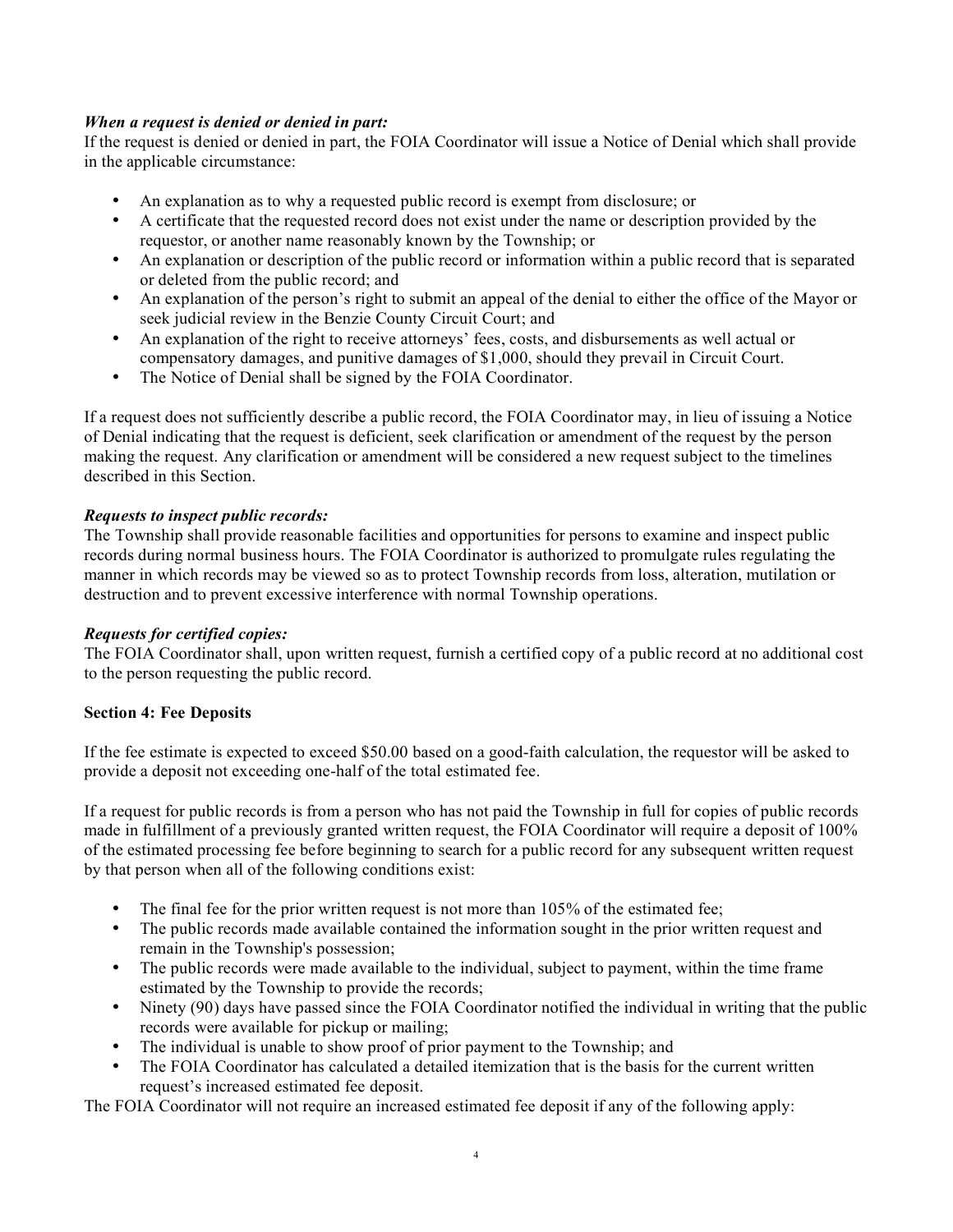- The person making the request is able to show proof of prior payment in full to the Township;
- The Township is subsequently paid in full for the applicable prior written request; or
- Three hundred sixty five (365) days have passed since the person made the request for which full payment was not remitted to the Township.

## **Section 5: Calculation of Fees**

A fee may be charged for the labor cost of copying/duplication.

A fee will *not* be charged for the labor cost of search, examination, review and the deletion and separation of exempt from nonexempt information *unless* failure to charge a fee would result in unreasonably high costs to the Township because of the nature of the request in the particular instance, and the Township specifically identifies the nature of the unreasonably high costs.

Costs for the search, examination review, and deletion and separation of exempt from non-exempt information are "unreasonably high" when they are excessive and beyond the normal or usual amount for those services (Attorney General Opinion 7083 of 2001) compared to the costs of the township's usual FOIA requests, not compared to the township's operating budget. (*Bloch v. Davison Community Schools*, Michigan Court of Appeals, Unpublished, April 26, 2011)

The following factors shall be used to determine an unreasonably high cost to the Township:

- Volume of the public record requested
- Amount of time spent to search for, examine, review and separate exempt from non-exempt information in the record requested.
- Whether the public records are from more than one Township department or whether various Township offices are necessary to respond to the request.
- The available staffing to respond to the request.
- Any other similar factors identified by the FOIA Coordinator in responding to the particular request.

The Michigan FOIA statute permits the Township to charge for the following costs associated with processing a request:

- Labor costs associated with copying or duplication, which includes making paper copies, making digital copies, or transferring digital public records to non-paper physical media or through the Internet.
- Labor costs associated with searching for, locating and examining a requested public record, when failure to charge a fee will result in unreasonably high costs to the Township.
- Labor costs associated with a review of a record to separate and delete information exempt from disclosure, when failure to charge a fee will result in unreasonably high costs to the Township.
- The cost of copying or duplication, not including labor, of paper copies of public records. This may include the cost for copies of records already on the township's website if you ask for the township to make copies.
- The cost of computer discs, computer tapes or other digital or similar media when the requester asks for records in non-paper physical media. This may include the cost for copies of records already on the township's website if you ask for the township to make copies.
- The cost to mail or send a public record to a requestor.

Labor costs will be calculated based on the following requirements: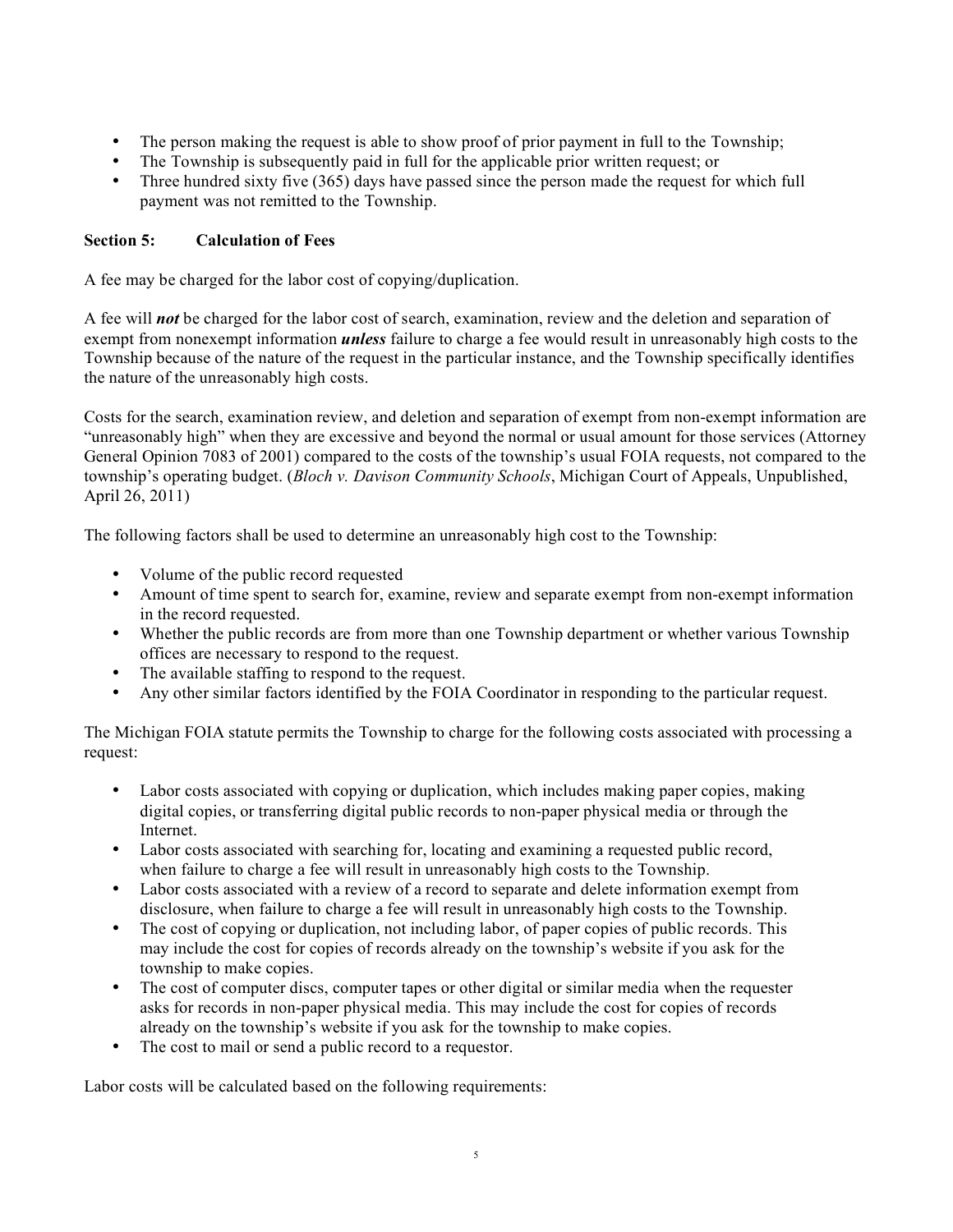- All labor costs will be estimated and charged in 15-minute increments, with all partial time increments rounded down. If the time involved is less than 15 minutes, there will be no charge.
- Labor costs will be charged at the hourly wage of the lowest-paid Township employee capable of doing the work in the specific fee category, regardless of who actually performs work.
- Labor costs will also include a charge to cover or partially cover the cost of fringe benefits.
- The Township may add up to 50% to the applicable labor charge amount to cover or partially cover the cost of fringe benefits, but in no case may it exceed the actual cost of fringe benefits.
- Overtime wages will not be included in labor costs unless agreed to by the requestor; overtime costs will not be used to calculate the fringe benefit cost.
- Contracted labor costs will be charged at the hourly rate of \$48.90 (6 times the state minimum hourly wage).

The cost to provide records on non-paper physical media when so requested will be based on the following requirements:

- Computer disks, computer tapes or other digital or similar media will be at the actual and most reasonably economical cost for the non-paper media.
- This cost will only be assessed if the Township has the technological capability necessary to provide the public record in the requested non-paper physical media format.
- The Township will procure any non-paper media and will not accept media from the requestor in order to ensure integrity of the Township's technology infrastructure.

The cost to provide paper copies of records will be based on the following requirements:

- Paper copies of public records made on standard letter  $(8 \frac{1}{2} \times 11)$  or legal  $(8 \frac{1}{2} \times 14)$  sized paper will not exceed \$.10 per sheet of paper. Copies for non-standard sized sheets of paper will reflect the actual cost of reproduction.
- The Township will provide records using double-sided printing, if it is cost-saving and available.

The cost to mail records to a requestor will be based on the following requirements:

- The actual cost to mail public records using a reasonably economical and justified means.
- The Township may charge for the least expensive form of postal delivery confirmation.
- No cost will be made for expedited shipping or insurance unless specified by the requestor.

If the FOIA Coordinator does not respond to a written request in a timely manner, the Township must:

- Reduce the labor costs by 5% for each day the Township exceeds the time permitted under FOIA up to a 50% maximum reduction, if *any* of the following applies:
	- o The Township's late response was willful and intentional,
	- $\circ$  The written request conveyed a request for information within the first 250 words of the body of a letter facsimile, email or email attachment, or
	- o The written request included the words, characters, or abbreviations for "freedom of information," "information," "FOIA," "copy" or a recognizable misspelling of such, or legal code reference to MCL 15. 231, et seq. or 1976 Public Act 442 on the front of an envelope or in the subject line of an email, letter or facsimile cover page.
- Fully note the charge reduction in the Detailed Itemization of Costs Form.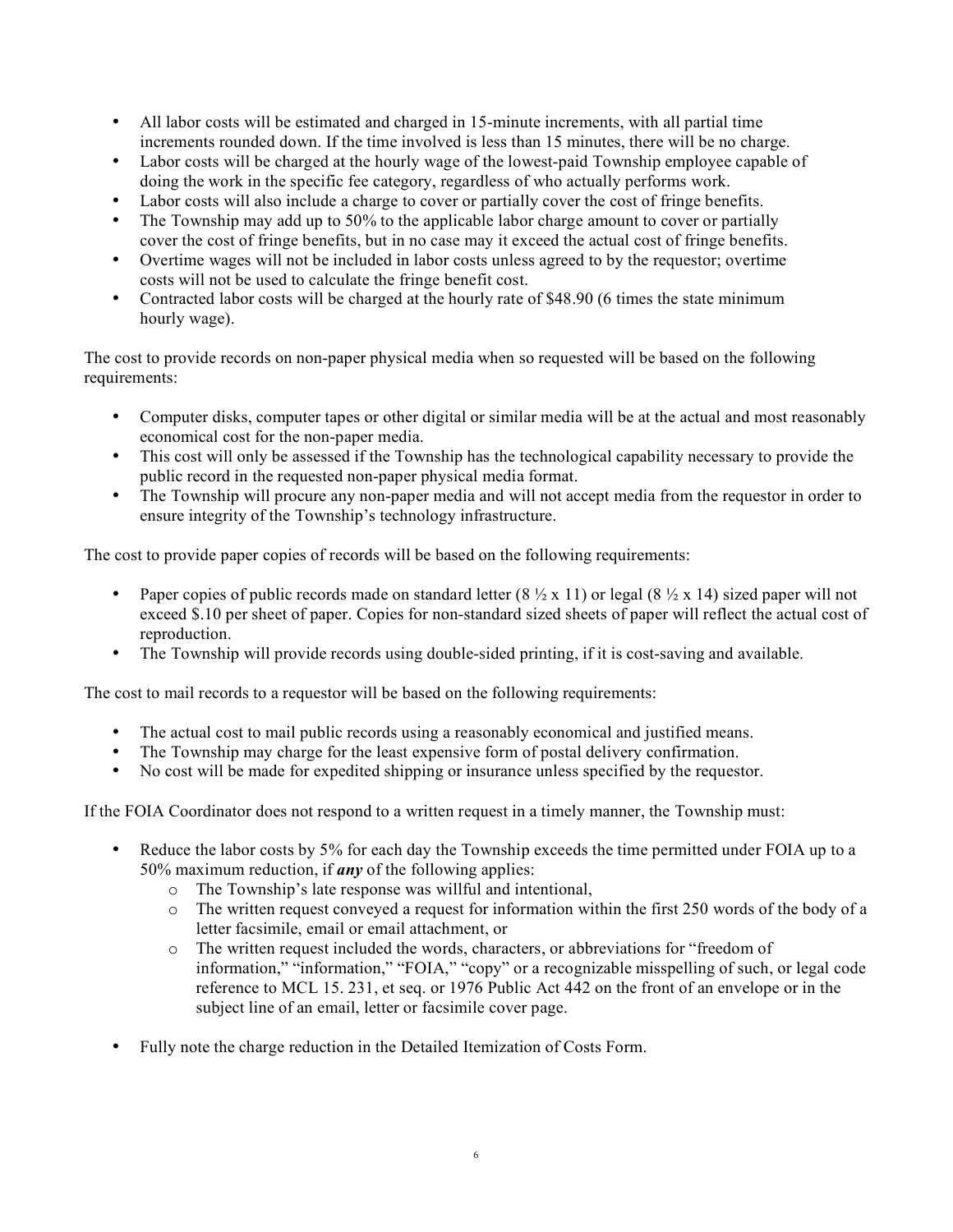### **Section 6: Waiver of Fees**

The cost of the search for and copying of a public record may be waived or reduced if in the sole judgment of the FOIA Coordinator a waiver or reduced fee is in the public interest because it can be considered as primarily benefitting the general public. The township board may identify specific records or types of records it deems should be made available for no charge or at a reduced cost.

## **Section 7: Discounted Fees**

## *Indigence*

The FOIA Coordinator will discount the first \$20.00 of the processing fee for a request if the person requesting a public record submits an affidavit stating that they are:

- Indigent and receiving specific public assistance, or
- If not receiving public assistance, stating facts demonstrating an inability to pay because of indigence.

An individual is not eligible to receive the waiver if:

- The requestor has previously received discounted copies of public records from the Township twice during the calendar year; or
- The requestor requests information in connection with other persons who are offering or providing payment to make the request.

An affidavit is sworn statement. The FOIA Coordinator may make a Fee Waiver Affidavit Form available for use by the public.

#### *Nonprofit organization advocating for developmentally disabled or mentally ill individuals*

The FOIA Coordinator will discount the first \$20.00 of the processing fee for a request from:

- A nonprofit organization formally designated by the state to carry out activities under subtitle C of the federal developmental disabilities assistance and bill of rights act of 2000, Public Law 106-402, and the protection and advocacy for individuals with mental illness act, Public Law 99-319, or their successors, if the request meets all of the following requirements:
	- o Is made directly on behalf of the organization or its clients.
	- o Is made for a reason wholly consistent with the mission and provisions of those laws under section 931 of the mental health code, 1974 PA 258, MCL 330.1931.
	- $\circ$  Is accompanied by documentation of its designation by the state, if requested by the public body.

#### **Section 8: Appeal of a Denial of a Public Record**

When a requestor believes that all or a portion of a public record has not been disclosed or has been improperly exempted from disclosure, he or she may appeal to the Township Board by filing an appeal of the denial with the office of the Township Supervisor (*or "clerk" or "FOIA Coordinator," etc.*).

The appeal must be in writing, specifically state the word "appeal" and identify the reason or reasons the requestor is seeking a reversal of the denial. The Township FOIA Appeal Form (To Appeal a Denial of Records), may be used.

The Township Board is not considered to have received a written appeal until the first regularly scheduled Township Board meeting following submission of the written appeal.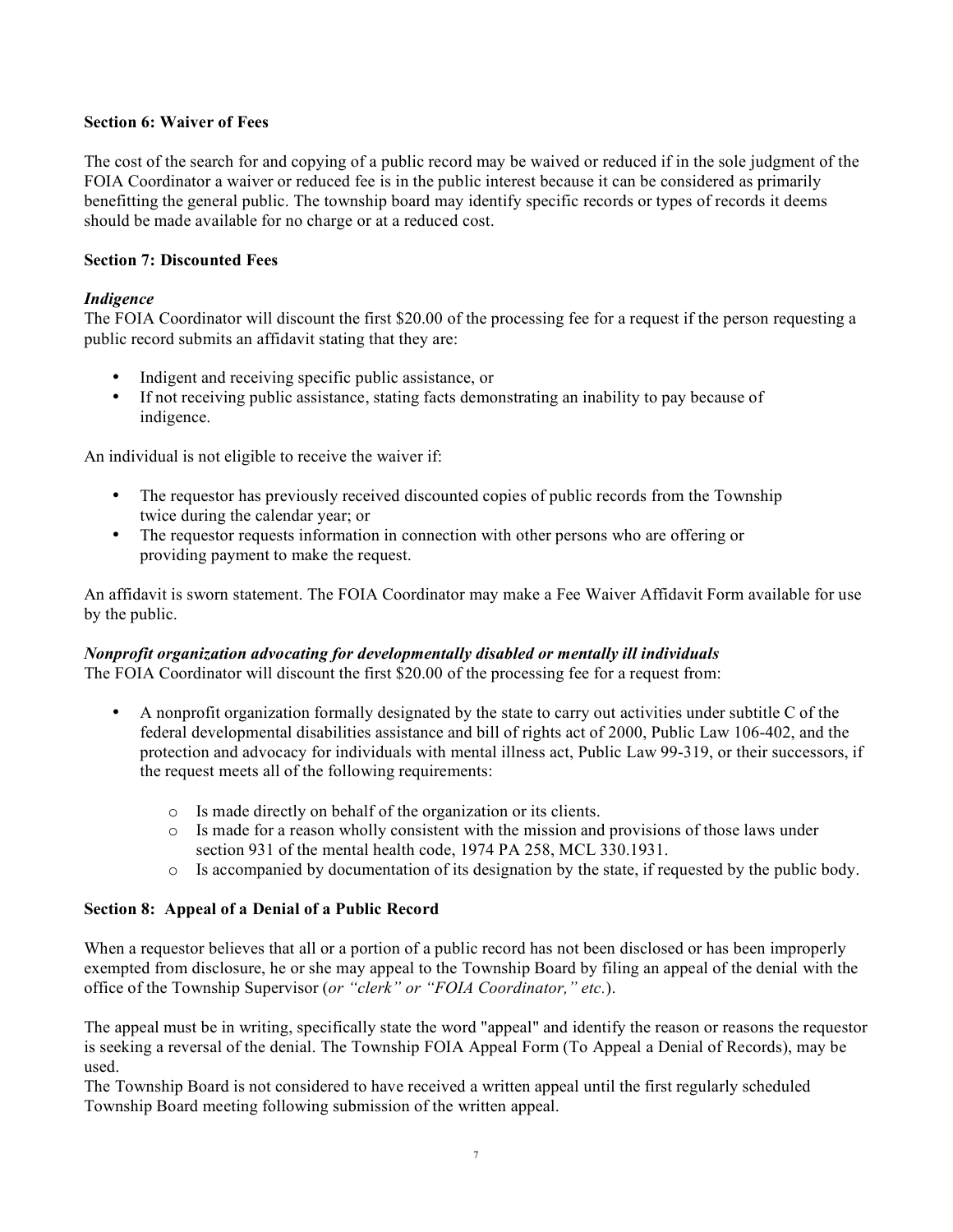Within 10 business days of receiving the appeal the Township Board will respond in writing by:

- Reversing the disclosure denial;
- Upholding the disclosure denial; or
- Reverse the disclosure denial in part and uphold the disclosure denial in part; or
- Under unusual circumstances, issue a notice extending for not more than 10 business days the period during which the Township Board shall respond to the written appeal. The Township Board shall not issue more than 1 notice of extension for a particular written appeal.

If the Township Board fails to respond to a written appeal, or if the Township Board upholds all or a portion of the disclosure denial that is the subject of the written appeal, the requesting person may seek judicial review of the nondisclosure by commencing a civil action in Circuit Court.

Whether or not a requestor submitted an appeal of a denial to the Township Board, he or she may file a civil action in Benzie County Circuit Court within 180 days after the Township's final determination to deny the request.

If a court that determines a public record is not exempt from disclosure, it shall order the Township to cease withholding or to produce all or a portion of a public record wrongfully withheld, regardless of the location of the public record. Failure to comply with an order of the court may be punished as contempt of court.

If a person asserting the right to inspect, copy, or receive a copy of all or a portion of a public record prevails in such an action, the court shall award reasonable attorneys' fees, costs, and disbursements. If the person or Township prevails in part, the court may, in its discretion, award all or an appropriate portion of reasonable attorneys' fees, costs, and disbursements.

If the court determines that the Township has arbitrarily and capriciously violated this act by refusal or delay in disclosing or providing copies of a public record, the court shall order the Township to pay a civil fine of \$1,000.00, which shall be deposited into the general fund of the state treasury. The court shall award, in addition to any actual or compensatory damages, punitive damages in the amount of \$1,000.00 to the person seeking the right to inspect or receive a copy of a public record. The damages shall not be assessed against an individual, but shall be assessed against the next succeeding public body that is not an individual and that kept or maintained the public record as part of its public function.

## **Section 9: Appeal of an Excessive FOIA Processing Fee**

"Fee" means the total fee or any component of the total fee calculated under section 4 of the FOIA, including any deposit.

If a requestor believes that the fee charged by the Township to process a FOIA request exceeds the amount permitted by state law or under this policy, he or she must first appeal to the Township Board by submitting a written appeal for a fee reduction to the office of the Township Supervisor (*or "clerk" or "FOIA Coordinator," etc.*).

The appeal must be in writing, specifically state the word "appeal" and identify how the required fee exceeds the amount permitted. The Township FOIA Appeal Form (To Appeal an Excess Fee) may be used.

The Township Board is not considered to have received a written appeal until the first regularly scheduled Township Board meeting following submission of the written appeal.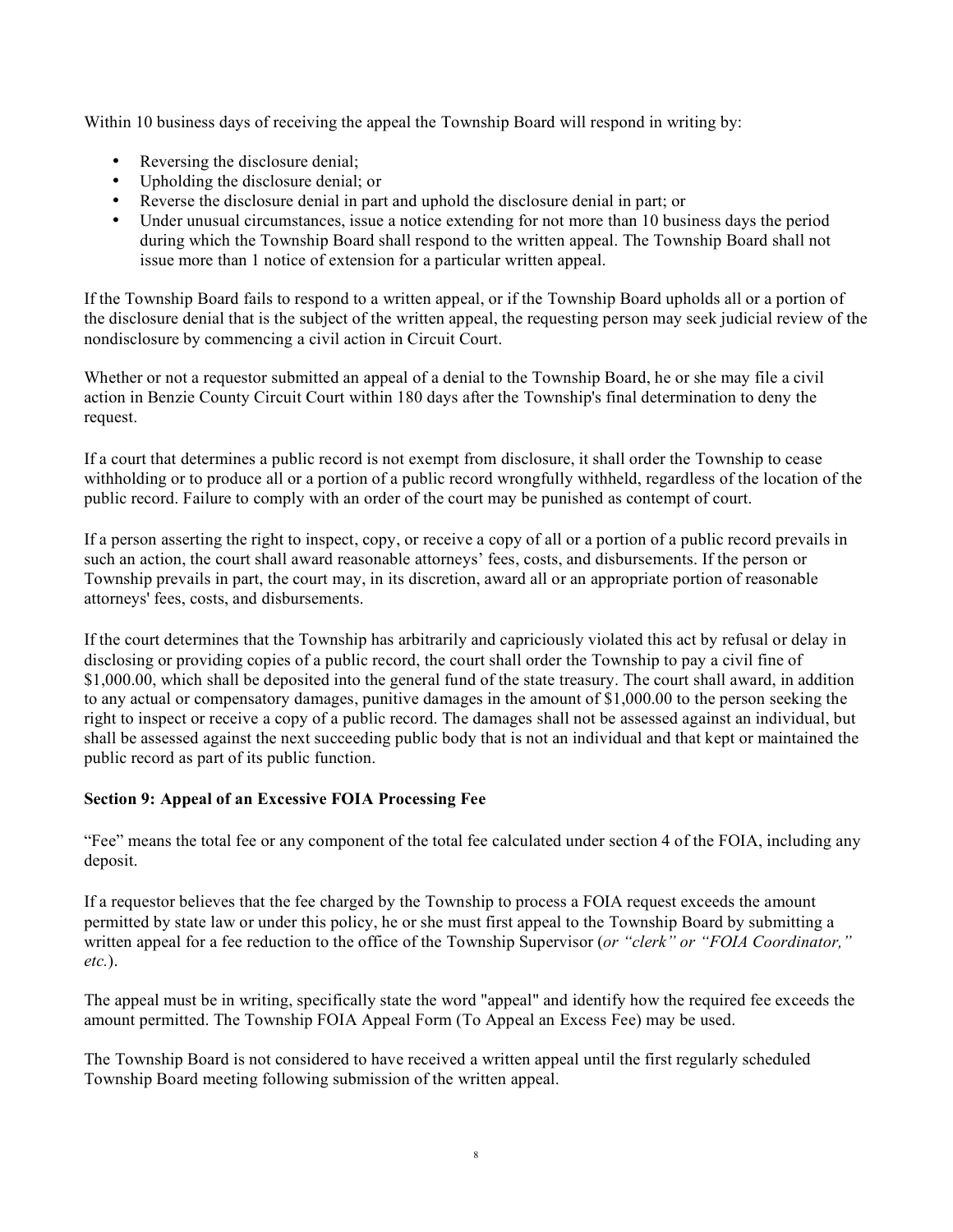Within 10 business days after receiving the appeal, the Township Board will respond in writing by:

- Waiving the fee;
- Reducing the fee and issuing a written determination indicating the specific basis that supports the remaining fee;
- Upholding the fee and issuing a written determination indicating the specific basis that supports the required fee; or
- Issuing a notice detailing the reason or reasons for extending for not more than 10 business days the period during which the Township Board will respond to the written appeal. The Township Board shall not issue more than 1 notice of extension for a particular written appeal.

Where the Township Board reduces or upholds the fee, the determination must include a certification from the Township Board that the statements in the determination are accurate and that the reduced fee amount complies with its publicly available procedures and guidelines and Section 4 of the FOIA.

Within 45 days after receiving notice of the Township Board's determination of an appeal, the requesting person may commence a civil action in Benzie County Circuit Court for a fee reduction.

If a civil action is commenced against the Township for an excess fee, the Township is not obligated to complete the processing of the written request for the public record at issue until the court resolves the fee dispute.

An action shall not be filed in circuit court unless *one* of the following applies:

- The Township does not provide for appeals of fees,
- The Township Board failed to respond to a written appeal as required, or
- The Township Board issued a determination to a written appeal.

If a court determines that the Township required a fee that exceeds the amount permitted under its publicly available procedures and guidelines or Section 4 of the FOIA, the court shall reduce the fee to a permissible amount. Failure to comply with an order of the court may be punished as contempt of court.

If the requesting person prevails in court by receiving a reduction of 50% or more of the total fee, the court may, in its discretion, award all or an appropriate portion of reasonable attorneys' fees, costs, and disbursements. The award shall be assessed against the public body liable for damages.

If the court determines that the Township has arbitrarily and capriciously violated the FOIA by charging an excessive fee, the court shall order the Township to pay a civil fine of \$500.00, which shall be deposited in the general fund of the state treasury. The court may also award, in addition to any actual or compensatory damages, punitive damages in the amount of \$500.00 to the person seeking the fee reduction. The fine and any damages shall not be assessed against an individual, but shall be assessed against the next succeeding public body that is not an individual and that kept or maintained the public record as part of its public function.